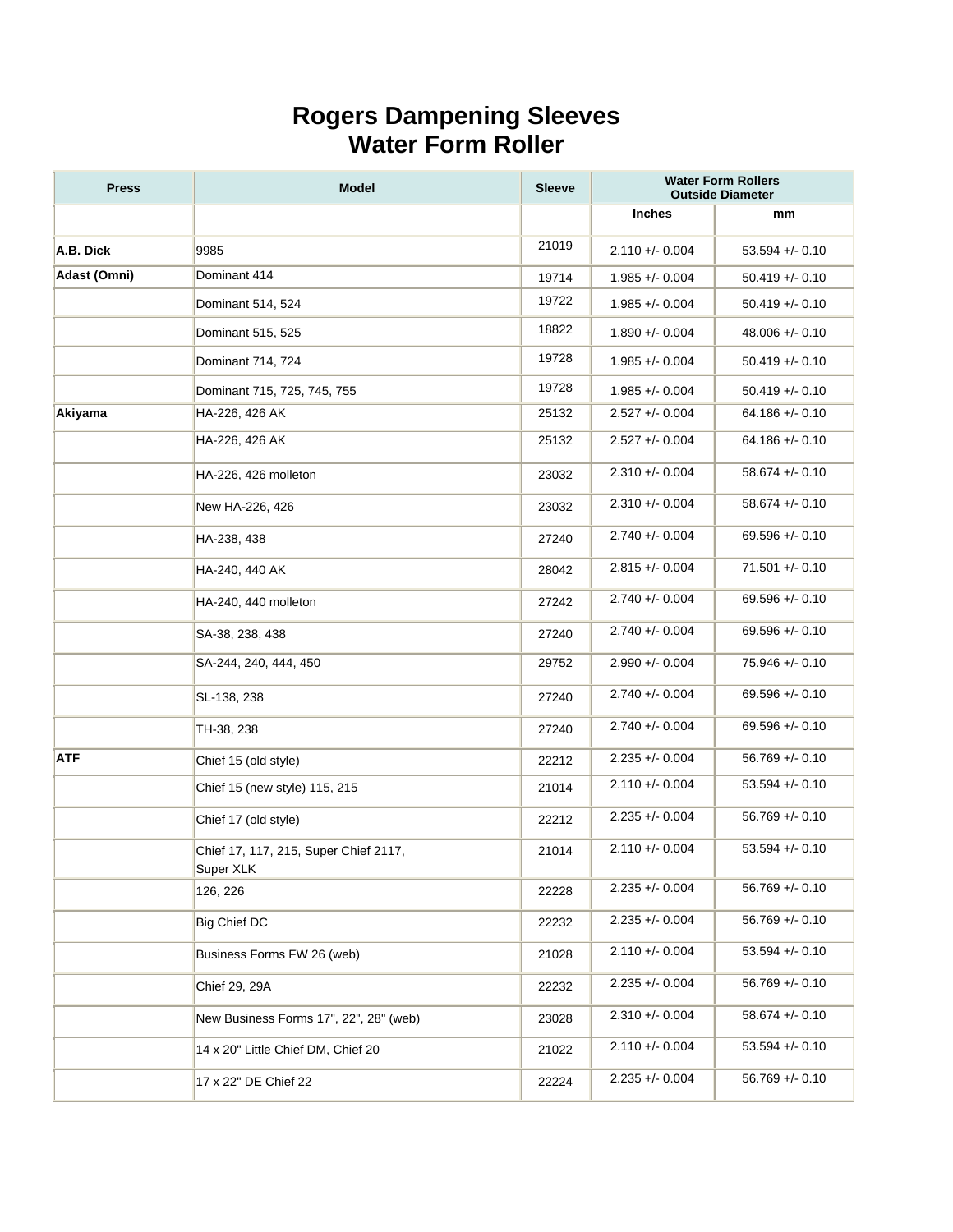| <b>Press</b>                           | <b>Model</b>                                           | <b>Sleeve</b> |                   | <b>Water Form Rollers</b><br><b>Outside Diameter</b> |
|----------------------------------------|--------------------------------------------------------|---------------|-------------------|------------------------------------------------------|
| ATF (cont.)                            | 25-1 Profiteer (old model)                             | 22228         | $2.235 + 0.004$   | $56.769 + - 0.10$                                    |
|                                        | 25-1 Profiteer (1979 & newer)                          | 21028         | $2.110 + - 0.004$ | $53.594 + - 0.10$                                    |
|                                        | 22 x 29" Webendofer SA                                 | 22232         | $2.235 + 0.004$   | $56.769 + - 0.10$                                    |
|                                        | 22 x 32" Webendofer                                    | 23036         | $2.310 + 0.004$   | $58.674 + - 0.10$                                    |
|                                        | 23 x 30 inches Super Chief                             | 22232         | $2.235 + 0.004$   | $56.769 + - 0.10$                                    |
|                                        | Chief 238                                              | 28540         | $2.865 + 0.004$   | $72.771 + (-0.10)$                                   |
|                                        | Chief 250                                              | 28552         | $2.865 + - 0.004$ | $72.771 + - 0.10$                                    |
|                                        | Chief 255                                              | 28556         | $2.865 + 0.004$   | $72.771 + (-0.10)$                                   |
|                                        | 35 inches, 36 inches (web)                             | 29738         | $2.990 +/- 0.004$ | $75.946 + - 0.10$                                    |
|                                        | 38 inches (web)                                        | 29740         | $2.990 +/- 0.004$ | $75.946 + - 0.10$                                    |
|                                        | 40 inches, 50 inches (web)                             | 39158         | $3.925 + 0.004$   | $99.695 + - 0.10$                                    |
|                                        | 60 inches (web)                                        | 49772         | $4.990 +/- 0.004$ | $114.046 + - 0.10$                                   |
| <b>AM Multigraphics</b><br>(Multilith) | 296, 1200, 1260, 1275, 2550, 2650                      | 20511         | $2.065 + 0.004$   | $52.451 +/- 0.10$                                    |
|                                        | 1250 W, LW, 2560 W, 1274 W, 2650 W,<br>2550 W          | 20512         | $2.065 +/- 0.004$ | $52.451 + - 0.10$                                    |
|                                        | 1275 W, LW, 1260 W, 2850 W, 1250 N                     | 20512         | $2.065 + - 0.004$ | $52.451 +/- 0.10$                                    |
|                                        | 1300, 1330, 1360, 1650, 1650 XE                        | 20514         | $2.065 +/- 0.004$ | $52.451 + - 0.10$                                    |
|                                        | 1860, 1960 XE, 1850, 1870, 1870 N, 1820,<br>1862, 1962 | 20519         | $2.065 +/- 0.004$ | $52.451 + - 0.10$                                    |
|                                        | 1250                                                   | 20511         | $2.065 +/- 0.004$ | $52.451 +/- 0.10$                                    |
|                                        | 2024, 2066                                             | 28522         | $2.865 + 0.004$   | $72.771 + - 0.10$                                    |
| Aurelia                                | Commander 19 x 26" 1/c, 2/c, - lower                   | 25128         | $2.527 + - 0.004$ | $64.186 + (-0.10)$                                   |
|                                        | Commander 19 x 26" 1/c, 2/c, - upper                   | 23028         | $2.310 + 0.004$   | $58.674 + - 0.10$                                    |
|                                        | Commander 24 (#2145 & up), 125, 225 - lower            | 24728         | $2.485 + - 0.004$ | $63.119 + - 0.10$                                    |
|                                        | Commander 24 (#2145 & up), 125, 225 - upper            | 23028         | $2.310 +/- 0.004$ | $58.674 + - 0.10$                                    |
|                                        | Commander 29 - lower                                   | 27236         | $2.740 + - 0.004$ | $69.596 + - 0.10$                                    |
|                                        | Commander 29 - upper                                   | 25132         | $2.527 + 0.004$   | $64.186 + - 0.10$                                    |
|                                        | Commander 38 4/c                                       | 37840         | $3.801 +/- 0.004$ | $96.546 + - 0.10$                                    |
|                                        | Commander 39A - lower                                  | 27242         | $2.740 +/- 0.004$ | $69.596 + - 0.10$                                    |
|                                        | Commander 39A - upper                                  | 29742         | $2.990 +/- 0.004$ | 75.946 +/- 0.10                                      |
| <b>Baker - Perkins</b>                 | G-14, Gemini                                           | 39740         | $3.990 + - 0.004$ | $101.350 + - 0.10$                                   |
|                                        | $G-16$                                                 | 39140         | $3.925 + - 0.004$ | $99.695 + - 0.10$                                    |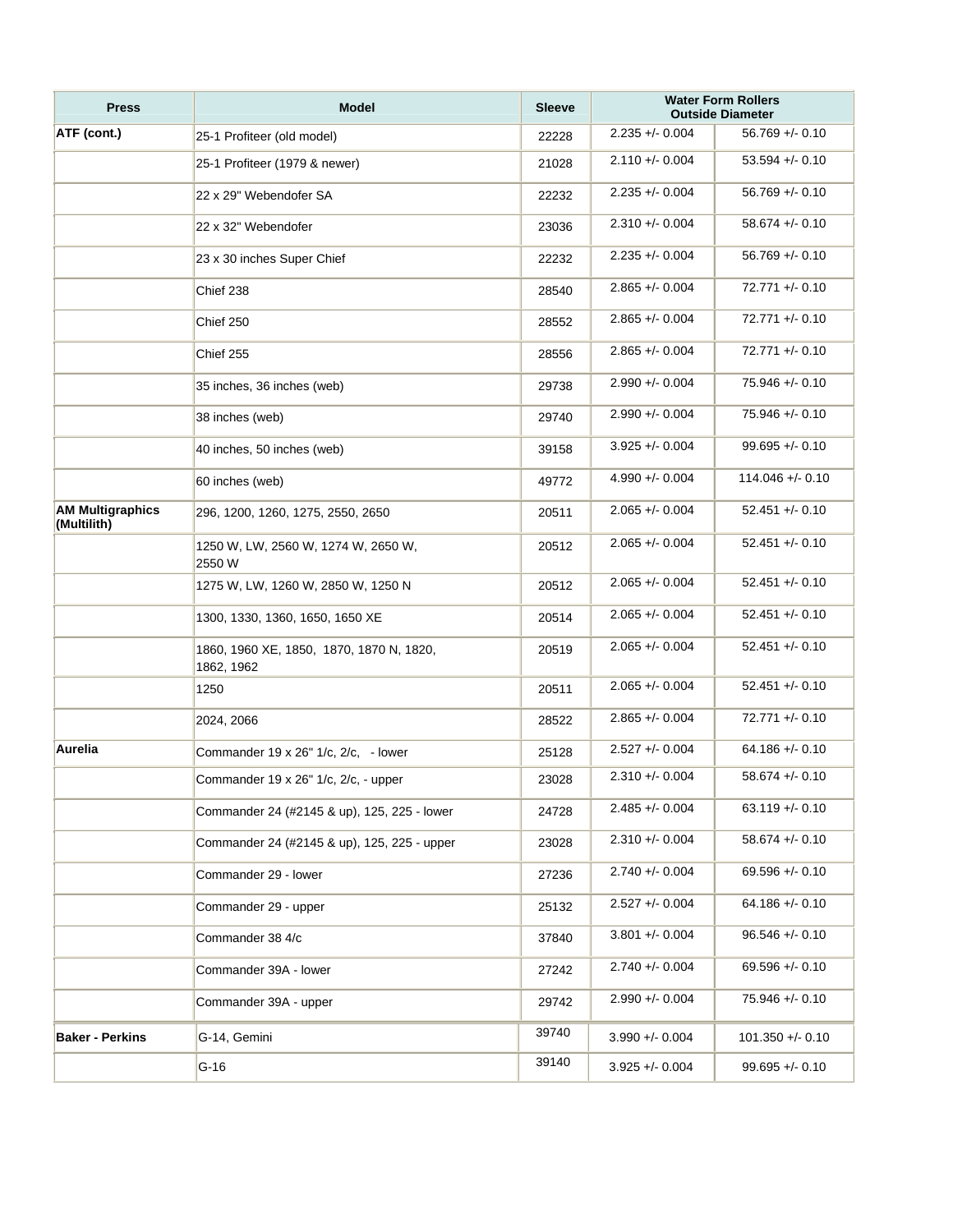| <b>Press</b>                         | <b>Model</b>                             | <b>Sleeve</b> |                   | <b>Water Form Rollers</b><br><b>Outside Diameter</b> |
|--------------------------------------|------------------------------------------|---------------|-------------------|------------------------------------------------------|
| Chambon                              | $L-65$                                   | 26030         | $2.615 + -0.004$  | $66.421 +/- 0.10$                                    |
| <b>Chandler and Price</b>            | 24: web (ductor water system)            | 19728         | $1.985 + 0.004$   | $50.419 + - 0.10$                                    |
|                                      | 24: web (continuous water system)        | 22228         | $2.235 + 0.004$   | $56.769 + - 0.10$                                    |
| <b>Clary (Stevens)</b>               | Futural 8 inches (web)                   | 22224         | $2.235 + 0.004$   | $56.769 + - 0.10$                                    |
|                                      | 26 inches (web)                          | 22228         | $2.235 + 0.004$   | $56.769 + - 0.10$                                    |
|                                      | Century 36" and 38" (web)                | 22242         | $2.235 + 0.004$   | $56.769 + - 0.10$                                    |
| <b>Color Metal (HCM)</b>             | Champion 25 x 38: CK, 138, 238, 438      | 32240         | $3.240 + - 0.004$ | $82.296 + - 0.10$                                    |
|                                      | Champion 42                              | 32248         | $3.240 + - 0.004$ | $82.296 +/- 0.10$                                    |
|                                      | Champion 27                              | 25132         | $2.527 + - 0.004$ | $64.186 + - 0.10$                                    |
|                                      | Jewel 29                                 | 30332         | $3.051 + - 0.004$ | $77.496 + - 0.10$                                    |
|                                      | Olympic 29                               | 21032         | $2.110 + - 0.004$ | $53.594 + - 0.10$                                    |
|                                      | Olympic 38                               | 25132         | $2.527 + - 0.004$ | $64.186 + - 0.10$                                    |
|                                      | Pearl 24, 25                             | 19728         | $1.985 + 0.004$   | $50.419 + - 0.10$                                    |
|                                      | Pearl 27                                 | 25132         | $2.527 + - 0.004$ | $64.186 + (-0.10)$                                   |
|                                      | Pearl 29                                 | 28532         | $2.865 + 0.004$   | $72.771 + (-0.10)$                                   |
| <b>Consolidated - Hitachi</b>        | 30 inch                                  | 32232         | $3.240 + - 0.004$ | $82.296 + - 0.10$                                    |
|                                      | 40 inch                                  | 32242         | $3.240 + - 0.004$ | $82.296 + - 0.10$                                    |
|                                      | 45 inch                                  | 33548         | $3.365 + - 0.004$ | $85.471 + - 0.10$                                    |
|                                      | Hatachi Web                              | 33524         | $3.365 + - 0.004$ | $85.471 + - 0.10$                                    |
| <b>Cottrell (Harris</b><br>Graphics) | Vanguard V-15                            | 24738         | $2.485 + - 0.004$ | $63.119 + - 0.10$                                    |
|                                      | Vanguard V-15A, V-22, V-22D, V-25, V-700 | 29738         | $2.990 + 0.004$   | $75.946 + - 0.10$                                    |
|                                      | M-80                                     | 34740         | $3.490 + - 0.004$ | $88.646 + - 0.10$                                    |
|                                      | M-90                                     | 32222         | $3.240 + 0.004$   | $82.296 + - 0.10$                                    |
|                                      | M-110                                    | 32228         | $3.240 + 0.004$   | $82.296 + - 0.10$                                    |
|                                      | M-120                                    | 32232         | $3.240 + 0.004$   | $82.296 + - 0.10$                                    |
|                                      | M-200, M-300                             | 29738         | $2.990 + 0.004$   | $75.946 + - 0.10$                                    |
|                                      | M-850                                    | 34740         | $3.490 + - 0.004$ | $88.646 + (-0.10)$                                   |
|                                      | M-1000 38 inches                         | 31342         | $3.145 + - 0.004$ | $79.883 + 0.10$                                      |
|                                      | M-1000B, short cutoff                    | 31338         | $3.145 + - 0.004$ | $79.883 + 0.10$                                      |
|                                      | N-900                                    | 39748         | $3.990 + - 0.004$ | $101.350 + - 0.10$                                   |
|                                      | N-954                                    | 39756         | $3.990 + - 0.004$ | $101.350 +/- 0.10$                                   |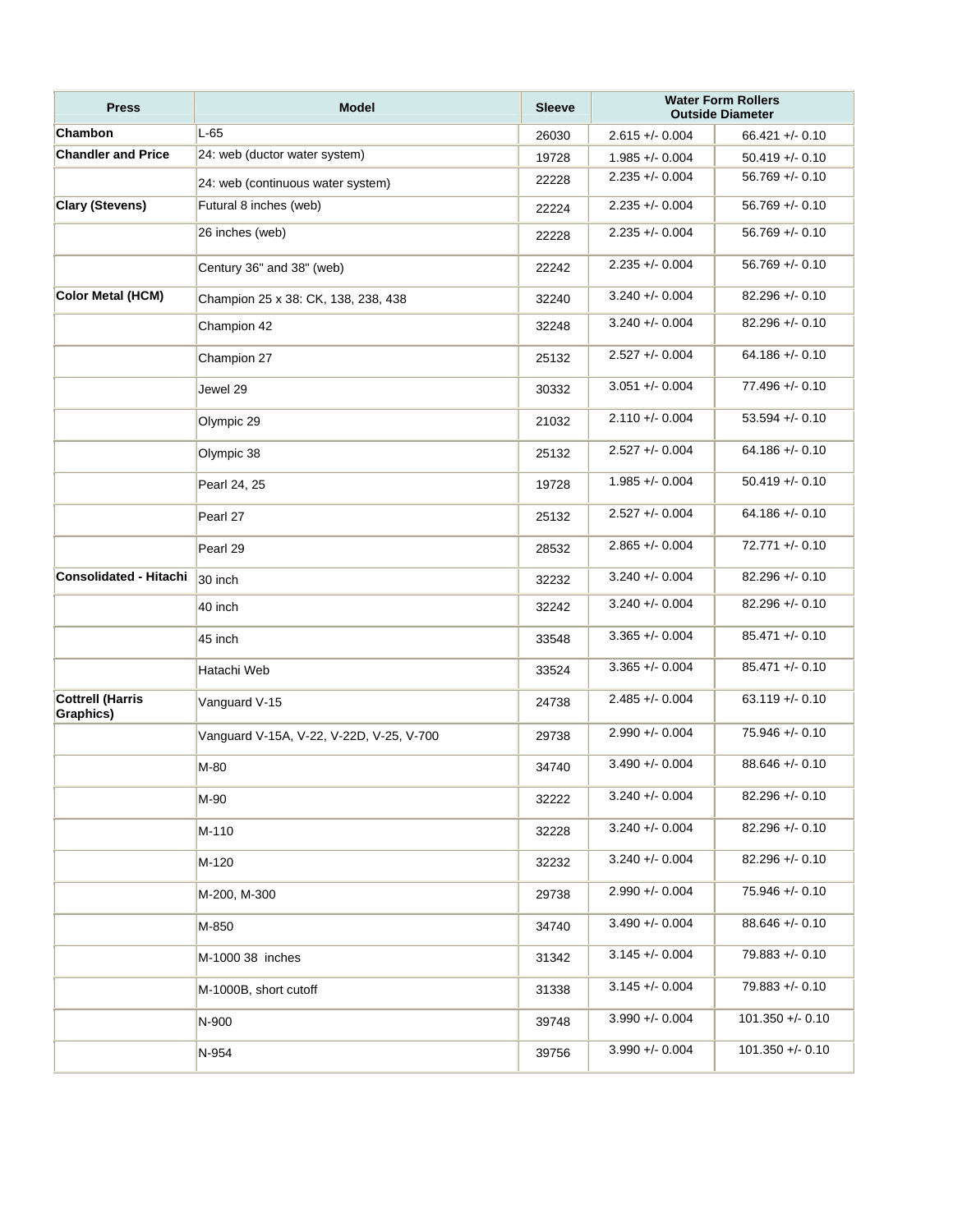| <b>Press</b>                            | <b>Model</b>                               | <b>Sleeve</b> | <b>Water Form Rollers</b><br><b>Outside Diameter</b> |                    |  |
|-----------------------------------------|--------------------------------------------|---------------|------------------------------------------------------|--------------------|--|
| Cottrell (cont.)                        | 845                                        | 39738         | $3.990 + 0.004$                                      | $101.350 + -0.10$  |  |
|                                         | 1650                                       | 39772         | $3.990 + - 0.004$                                    | $101.350 +/- 0.10$ |  |
|                                         | 35 x 51-1/2"                               | 42858         | $4.300 + - 0.004$                                    | $109.22 + - 0.10$  |  |
|                                         | 38-3/4 x 40-1/2"                           | 34748         | $3.490 + - 0.004$                                    | $88.646 + - 0.10$  |  |
|                                         | 38 inches Perfector                        | 22242         | $2.235 + 0.004$                                      | $56.769 +/- 0.10$  |  |
|                                         | 50 inches                                  | 39158         | $3.925 + 0.004$                                      | $99.695 + - 0.10$  |  |
| <b>Crabtree</b>                         | Ambassador                                 | 41379         | $4.149 + - 0.004$                                    | $105.385 + - 0.10$ |  |
|                                         | Countess                                   | 29740         | $2.990 + 0.004$                                      | $75.946 + - 0.10$  |  |
|                                         | Empress 41 x 54" (Mark X)                  | 44758         | $4.490 + - 0.004$                                    | $114.046 + - 0.10$ |  |
|                                         | Empress 42 x 65" (Mark XII)                | 44766         | $4.490 + - 0.004$                                    | $114.046 + - 0.10$ |  |
|                                         | Falcon 25                                  | 24728         | $2.485 + - 0.004$                                    | $63.119 + - 0.10$  |  |
|                                         | Princess                                   | 25136         | $2.527 + - 0.004$                                    | $64.186 + - 0.10$  |  |
|                                         | Sovereign                                  | 42858         | $4.300 + - 0.004$                                    | $109.22 + - 0.10$  |  |
|                                         | Sovereign Mark I                           | 41352         | $4.149 + - 0.004$                                    | $105.385 + 0.10$   |  |
|                                         | Sovereign Mark II                          | 41358         | $4.149 + - 0.004$                                    | $105.385 + 0.10$   |  |
|                                         | Sovereign Mark III                         | 41372         | $4.149 + - 0.004$                                    | $105.385 + 0.10$   |  |
| <b>Davidson</b>                         | 221, 241, 251                              | 23011         | $2.310 + 0.004$                                      | $58.674 + - 0.10$  |  |
|                                         | 223                                        | 23019         | $2.310 + 0.004$                                      | $58.674 + - 0.10$  |  |
|                                         | 400, 500, 501 including BB                 | 23011         | $2.310 + 0.004$                                      | $58.674 + - 0.10$  |  |
|                                         | 500, 501, 502 Perfector including BB       | 23011         | $2.310 + 0.004$                                      | $58.674 + - 0.10$  |  |
|                                         | 600, 601, 700, 701, 702 Perfector incl. BB | 23019         | $2.310 + - 0.004$                                    | $58.674 + - 0.10$  |  |
|                                         | 650, 900, 901 including Perfector          | 23022         | $2.310 + - 0.004$                                    | $58.674 +/- 0.10$  |  |
| <b>Didde Graphics</b>                   | Apollo, IBM - 9370, Tandemer 8-1/2"        | 13014         | $1.310 + - 0.004$                                    | $33.274 +/- 0.10$  |  |
|                                         | Tandemer 17", Conserver, Minicom 17"       | 19714         | $1.985 + - 0.004$                                    | $50.419 + - 0.10$  |  |
|                                         | 175                                        | 19719         | $1.985 + - 0.004$                                    | $50.419 + - 0.10$  |  |
| Gestener                                | 313                                        | 21014         | $2.110 + - 0.004$                                    | $53.594 +/- 0.10$  |  |
| Goebel                                  | Optiforma                                  | 28522         | $2.865 + - 0.004$                                    | $72.771 + 0.10$    |  |
| <b>Goss (Rockwell</b><br>International) | Community                                  | 27238         | $2.740 + - 0.004$                                    | $69.596 +/- 0.10$  |  |
|                                         | Metro 66                                   | 49772         | $4.490 + - 0.004$                                    | $114.046 + - 0.10$ |  |
|                                         | Publication 34-1/2 x 50"                   | 44752         | $4.490 + - 0.004$                                    | $114.046 + - 0.10$ |  |
|                                         | Suburban                                   | 31338         | $3.145 + - 0.004$                                    | 79.883 +/- 0.10    |  |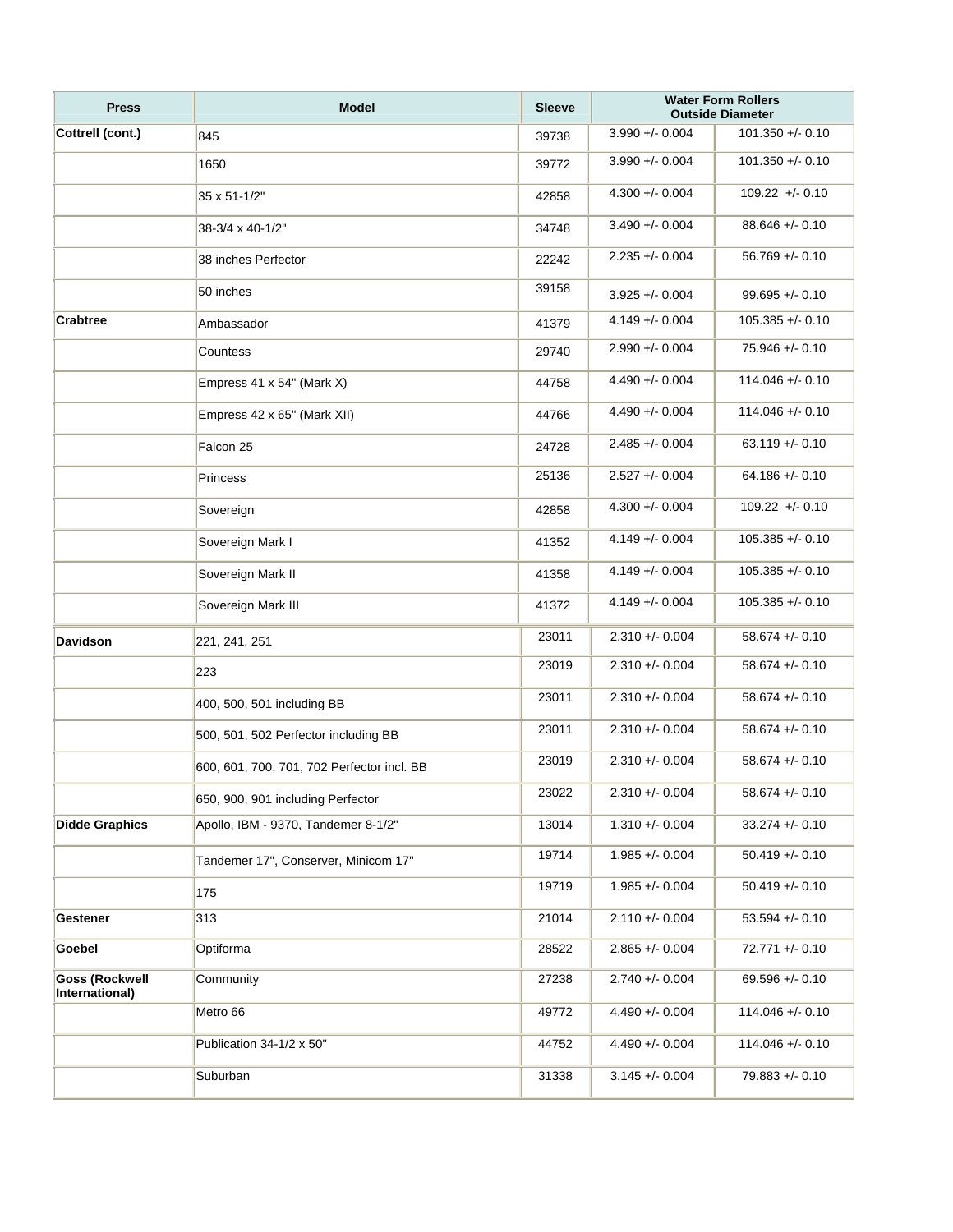| <b>Press</b>                                   | <b>Model</b>                                                            | <b>Sleeve</b> |                   | <b>Water Form Rollers</b><br><b>Outside Diameter</b> |
|------------------------------------------------|-------------------------------------------------------------------------|---------------|-------------------|------------------------------------------------------|
| <b>Goss (Rockwell</b><br>International)(cont.) | $C-500$                                                                 | 34742         |                   |                                                      |
|                                                | Suburbanite signature                                                   | 30338         | $3.051 +/- 0.004$ | $77.496 + - 0.10$                                    |
|                                                | Urbanite                                                                | 34738         | $3.490 + - 0.004$ | $88.646 + - 0.10$                                    |
| Hantscho                                       | 36 inches                                                               | 29738         | $2.990 + 0.004$   | 75.946 +/- 0.10                                      |
|                                                | 38 inches commercial                                                    | 36040         | $3.615 + - 0.004$ | $91.821 + - 0.10$                                    |
|                                                | 42 inches                                                               | 29742         | $2.990 + 0.004$   | $75.946 + - 0.10$                                    |
|                                                | 50 inches                                                               | 36052         | $3.615 + - 0.004$ | $91.821 + - 0.10$                                    |
|                                                | 50 inches New Series                                                    | 39152         | $3.925 + 0.004$   | $99.695 + - 0.10$                                    |
|                                                | 50 inches New Series                                                    | 39752         | $3.990 + 0.004$   | $101.350 + - 0.10$                                   |
|                                                | 63 inches and 64 inches                                                 | 39165         | $3.925 + 0.004$   | $99.695 + - 0.10$                                    |
|                                                | Mark II 32 & 34 inches, Mark IV 33 inches                               | 31336         | $3.145 + - 0.004$ | $79.883 + 0.10$                                      |
|                                                | Mark II 36 inches                                                       | 31338         | $3.145 + - 0.004$ | $79.883 + - 0.10$                                    |
|                                                | Mark II, Mark IV, Mark VI, Mark VII 38 inches                           | 31340         | $3.145 + - 0.004$ | $79.883 + 0.10$                                      |
|                                                | Mark V 26 inches                                                        | 31328         | $3.145 + - 0.004$ | $79.883 + 0.10$                                      |
| Hamada                                         | C248, C252 + B334                                                       | 18522         | $1.860 +/- 0.004$ | $47.244 + - 0.10$                                    |
|                                                | RS34-M, VS34-M                                                          | 20514         | $2.065 + - 0.004$ | $52.451 + - 0.10$                                    |
|                                                | 500, 550 incl. CDA, 600, 601, 602, 612, 612VL, 612ECD,<br>660, 62 Color | 21014         | $2.110 + 0.004$   | $53.594 + - 0.10$                                    |
|                                                | 700, 770, 760DX, 700CD, 700CDX, E47                                     | 21019         | $2.110 + 0.004$   | $53.594 + - 0.10$                                    |
|                                                | 800, 880 DX/SX                                                          | 21022         | $2.110 + 0.004$   | $53.594 + - 0.10$                                    |
|                                                | C-24 AE                                                                 | 21022         | $2.110 + 0.004$   | $53.594 + - 0.10$                                    |
|                                                | 900 CD, 1100                                                            | 21028         | $2.110 + - 0.004$ | $53.594 + - 0.10$                                    |
| <b>Harris</b>                                  | Color J                                                                 | 19719         | $1.985 + 0.004$   | $50.419 + - 0.10$                                    |
|                                                | 17 x 22 inches LTG, XLTG                                                | 18524         | $1.860 +/- 0.004$ | $47.244 + - 0.10$                                    |
|                                                | 17 x 22 inches LTV, LXD                                                 | 21024         | $2.110 + 0.004$   | $53.594 + - 0.10$                                    |
|                                                | 17 x 22 inches LSB                                                      | 22224         | $2.235 + 0.004$   | $56.769 + - 0.10$                                    |
|                                                | 20 x 26 inches LUS, LXF                                                 | 21028         | $2.110 + 0.004$   | $53.594 + - 0.10$                                    |
|                                                | 21 x 28 inches LTC, XLTC                                                | 19732         | $1.985 + 0.004$   | $50.419 + - 0.10$                                    |
|                                                | 21 x 28 inches LTW, XLTW, LXG, TWB                                      | 21032         | $2.110 + 0.004$   | $53.594 + - 0.10$                                    |
|                                                | 21 x 28 inches LSN                                                      | 22232         | $2.235 + 0.004$   | $56.769 + - 0.10$                                    |
|                                                | 22 x 34 inches EL                                                       | 30338         | $3.051 +/- 0.004$ | $77.496 + - 0.10$                                    |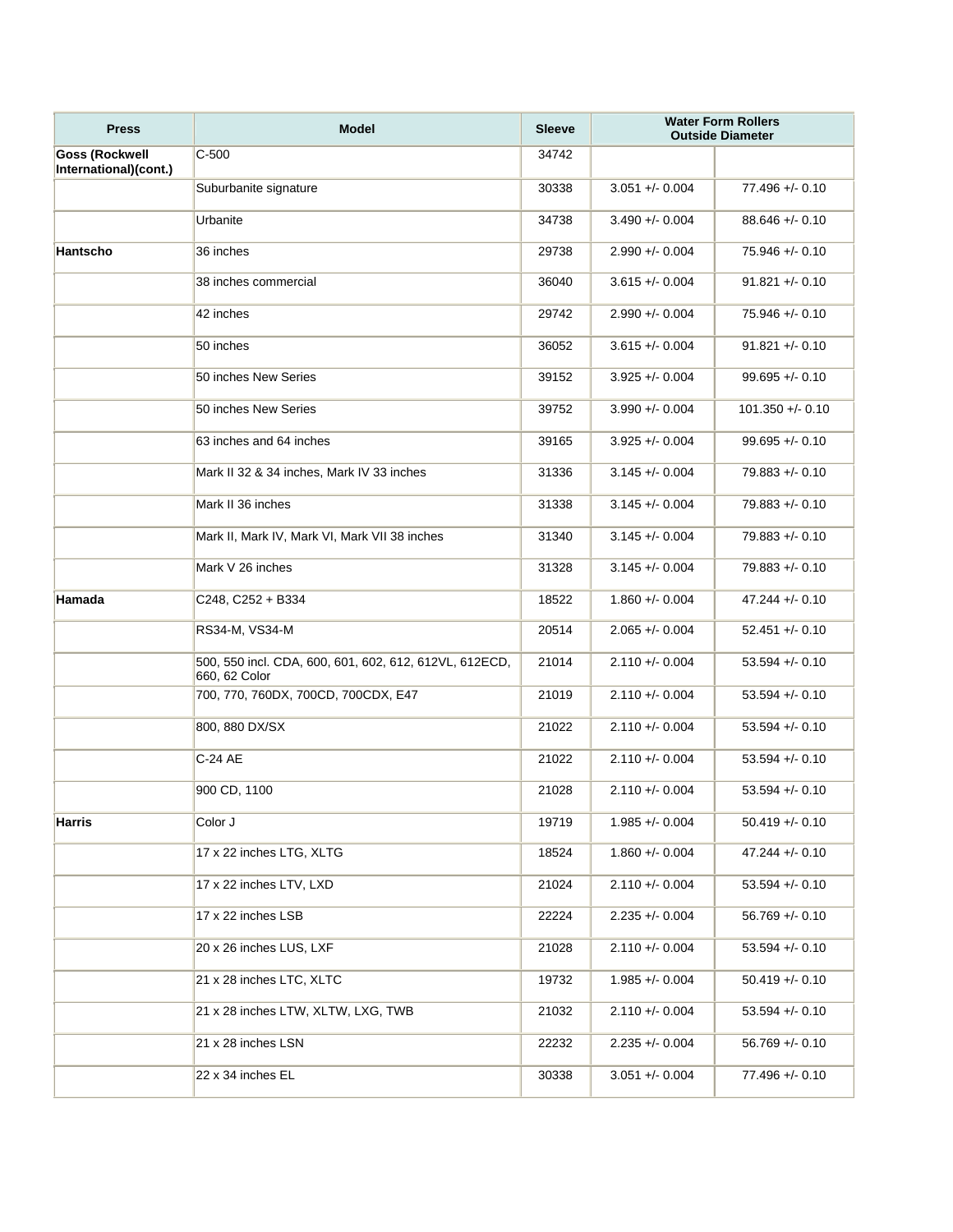| <b>Press</b>              | <b>Model</b>                                      | <b>Sleeve</b> |                   | <b>Water Form Rollers</b><br><b>Outside Diameter</b> |
|---------------------------|---------------------------------------------------|---------------|-------------------|------------------------------------------------------|
| Harris (cont.)            | 22 x 34 inches LTN, LTP                           | 21038         | $2.110 + - 0.004$ | $53.594 + - 0.10$                                    |
|                           | 22 x 38 inches LUL, LUM, TWC                      | 21040         | $2.110 + - 0.004$ | $53.594 + - 0.10$                                    |
|                           | 25 x 38 inches LSQ, LSR, LUB                      | 30348         | $3.490 +/- 0.004$ | $88.646 + - 0.10$                                    |
|                           | 36 x 36" Metal Decorator MDE, MDF, MDG, MDH       | 32238         | $3.240 + - 0.004$ | $82.296 + - 0.10$                                    |
|                           | 32 x 44 inches LSC, LSD, LSE                      | 30348         | $3.490 + - 0.004$ | $88.646 + - 0.10$                                    |
|                           | 36 x 45 inches LSS, LST, LUD, LUE                 | 30352         | $3.051 +/- 0.004$ | $77.496 + - 0.10$                                    |
|                           | 36 x 48 inches S7L                                | 30352         | $3.051 +/- 0.004$ | $77.496 + - 0.10$                                    |
|                           | 36 x 49 inches LUN, LUP, TWG                      | 30352         | $3.051 +/- 0.004$ | $77.496 + - 0.10$                                    |
|                           | 38 x 52 inches LB, GT, HT, JT                     | 30358         | $3.051 +/- 0.004$ | $77.496 + - 0.10$                                    |
|                           | 41 x 54 inches LSW, LSX, LSZ                      | 30358         | $3.051 +/- 0.004$ | $77.496 + - 0.10$                                    |
|                           | 42 x 58 inches LTK, LTL, LTM                      | 34762         | $3.490 +/- 0.004$ | $88.646 + - 0.10$                                    |
|                           | 42 x 58 inches LSJ, LSK, LSL, LSM                 | 30362         | $3.051 +/- 0.004$ | $77.496 + - 0.10$                                    |
|                           | 44 x 58 inches LE                                 | 30362         | $3.051 +/- 0.004$ | $77.496 + - 0.10$                                    |
|                           | 43 x 60 inches LVA, LVB, LVC, LVD, LVE, LVF       | 34762         | $3.490 +/- 0.004$ | $88.646 + - 0.10$                                    |
|                           | 42 x 64 inches LTA, LTB                           | 30372         | $3.051 +/- 0.004$ | $77.496 + - 0.10$                                    |
|                           | 46 x 68" LSF (to 114), LSG (to 126), LSH (to 105) | 34772         | $3.490 + - 0.004$ | $88.646 + - 0.10$                                    |
|                           | 46 x 68" LSF (115 up), LSG (127 up), LSH (106 up) | 37872         | $3.801 +/- 0.004$ | $96.546 + - 0.10$                                    |
|                           | 50 x 72 inches LTQ, ITR, LTS                      | 39174         | $3.925 + - 0.004$ | $99.695 + - 0.10$                                    |
|                           | 52 x 76 inches LTX, LTY, LTE                      | 37879         | $3.801 +/- 0.004$ | $96.546 + - 0.10$                                    |
|                           | 52 x 76 inches LUJ                                | 39179         | $3.925 + - 0.004$ | $99.695 + - 0.10$                                    |
| Heidelberg*<br>(See note) | GTO <sub>46</sub>                                 | 18519         | $1.860 +/- 0.004$ | $47.244 + - 0.10$                                    |
|                           | GTO 52                                            | 18822         | $1.890 +/- 0.004$ | $48.006 +/- 0.10$                                    |
|                           | KOR, KORA                                         | 19724         | $1.985 + 0.004$   | $50.419 + - 0.10$                                    |
|                           | KORD 62, 64                                       | 19728         | $1.985 + 0.004$   | $50.419 + - 0.10$                                    |
|                           | <b>KORS</b>                                       | 19732         | $1.985 + 0.004$   | $50.419 + - 0.10$                                    |
|                           | M, MO                                             | 19728         | $1.985 + 0.004$   | $50.419 + - 0.10$                                    |
|                           | <b>SORK</b>                                       | 25128         | $2.527 + - 0.004$ | $64.186 + - 0.10$                                    |
|                           | <b>SORM</b>                                       | 25132         | $2.527 + 0.004$   | $64.186 + - 0.10$                                    |
|                           | <b>SOR</b>                                        | 25136         | $2.527 + 0.004$   | $64.186 + (-0.10)$                                   |
|                           | SORD                                              | 25138         | $2.527 + - 0.004$ | $64.186 + - 0.10$                                    |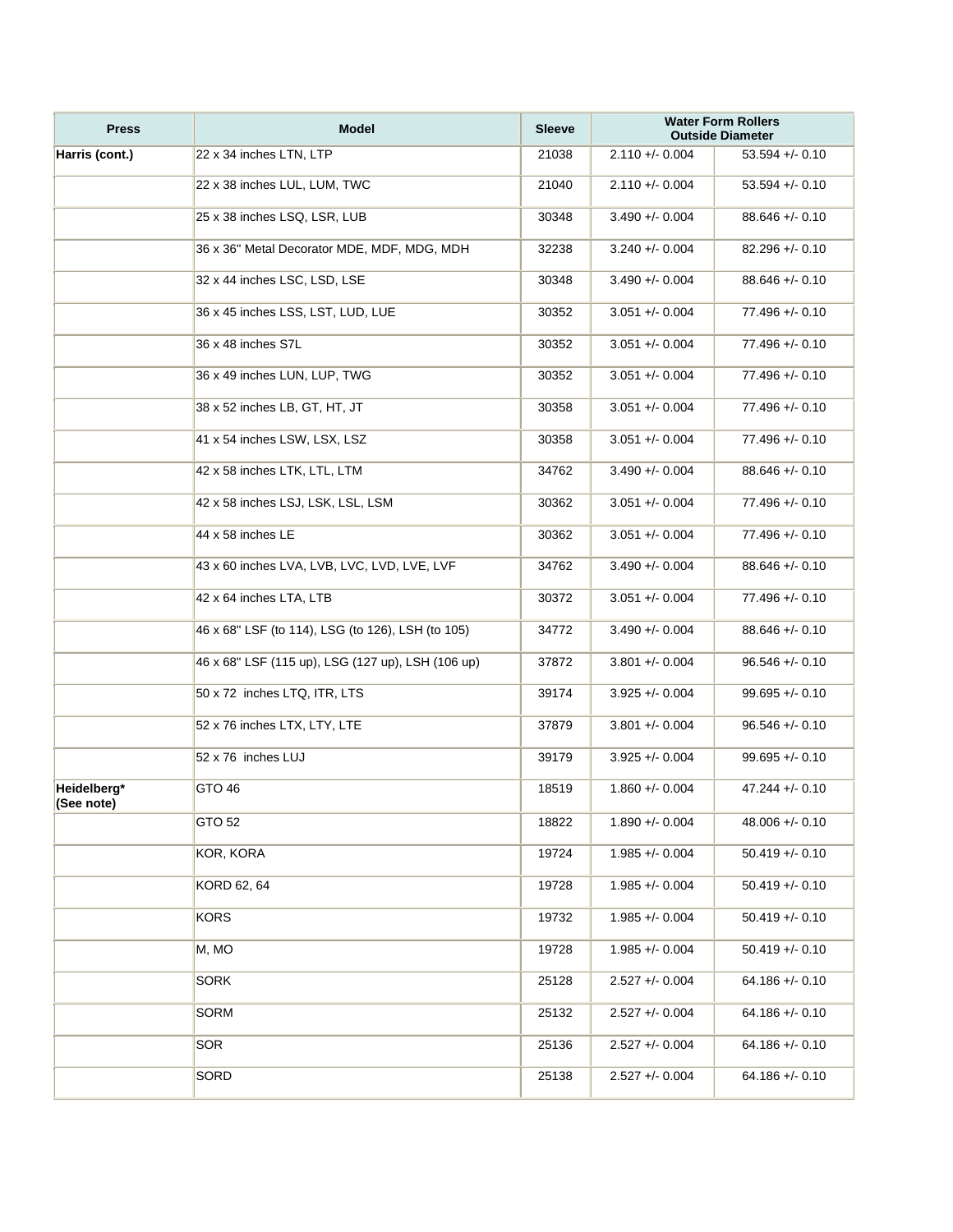| <b>Press</b>                              | <b>Model</b>                                 | <b>Sleeve</b> |                    | <b>Water Form Rollers</b><br><b>Outside Diameter</b> |
|-------------------------------------------|----------------------------------------------|---------------|--------------------|------------------------------------------------------|
| Heidelberg*<br>(See note - cont.)         | <b>SORS</b>                                  | 25142         | $2.527 + 0.004$    | $64.186 + (-0.10)$                                   |
|                                           | Speedmaster 72                               | 25132         | $2.527 + 0.004$    | $64.186 + (-0.10)$                                   |
|                                           | Speedmaster 102                              | 25142         | $2.527 + 0.004$    | $64.186 + (-0.10)$                                   |
|                                           | Rotaspeed                                    | 28042         | $2.815 + 0.004$    | $71.501 + - 0.10$                                    |
| <b>HOE</b>                                | Metal Decorator 20 x 36", 29 x 32", 34 x 36" | 32240         | $3.240 + (-0.004)$ | $82.296 + 0.10$                                      |
|                                           | Metal Decorator 34 x 45"                     | 32252         | $3.240 + - 0.004$  | $82.296 + - 0.10$                                    |
| <b>Inoprint (Inovative</b><br>Equip. Co.) | 204                                          | 19722         | $1.985 + 0.004$    | $50.419 + - 0.10$                                    |
| <b>Itek</b>                               | 975 molleton, 985, 985 CBD, 3985             | 21019         | $2.110 + 0.004$    | $53.594 + - 0.10$                                    |
|                                           | 1115                                         | 21011         | $2.110 + 0.004$    | $53.594 + - 0.10$                                    |
|                                           | 1117                                         | 21014         | $2.110 + - 0.004$  | $53.594 + - 0.10$                                    |
| King (Solna- King<br>Press)               | Color King                                   | 26038         | $2.615 + - 0.004$  | $66.421 + - 0.10$                                    |
|                                           | News King                                    | 26038         | $2.615 + - 0.004$  | $66.421 + (-0.10)$                                   |
|                                           | <b>Production King</b>                       | 37838         | $3.801 +/- 0.004$  | $96.550 + - 0.10$                                    |
| <b>Koenig and Bauer</b>                   | <b>KRO S/C, T/C, 4/C</b>                     | 23032         | $2.310 + - 0.004$  | $58.674 + - 0.10$                                    |
|                                           | Rapida O                                     | 23032         | $2.310 + 0.004$    | $58.674 + - 0.10$                                    |
|                                           | Rapida Perfector 111                         | 23042         | $2.310 + 0.004$    | $58.674 + - 0.10$                                    |
|                                           | Super Rapida 111                             | 23042         | $2.310 + - 0.004$  | $58.674 + - 0.10$                                    |
| Kimori                                    | Kony 10                                      | 27240         | $2.740 +/- 0.004$  | $69.596 + - 0.10$                                    |
|                                           | Sprint                                       | 25128         | $2.527 + - 0.004$  | $64.186 + (-0.10)$                                   |
|                                           | Super 9                                      | 27242         | $2.740 + - 0.004$  | $69.596 + - 0.10$                                    |
|                                           | Lithrone 40                                  | 39742         | $3.990 +/- 0.004$  | $101.350 + - 0.10$                                   |
| <b>Mailander</b>                          | Model 1-C                                    | 27228         | $2.740 + - 0.004$  | $69.596 + - 0.10$                                    |
|                                           | Model 2-C                                    | 27238         | $2.740 + - 0.004$  | $69.596 + - 0.10$                                    |
|                                           | Model 250                                    | 27240         | $2.740 + - 0.004$  | $69.596 + - 0.10$                                    |
|                                           | Model 3-C                                    | 34748         | $3.490 + - 0.004$  | $88.646 + - 0.10$                                    |
|                                           | Model 4-C                                    | 34752         | $3.490 + - 0.004$  | $88.646 + - 0.10$                                    |
|                                           | Model 5-C                                    | 34758         | $3.490 + - 0.004$  | $88.646 +/- 0.10$                                    |
|                                           | Model 241                                    | 32252         | $3.240 + - 0.004$  | $82.296 + - 0.10$                                    |
| Mann                                      | L 135                                        | 27238         | $2.740 + - 0.004$  | $69.596 + - 0.10$                                    |
|                                           | L 136, L 236                                 | 28538         | $2.865 + 0.004$    | $72.771 +/- 0.10$                                    |
|                                           | L 142, L 242                                 | 28548         | $2.865 + - 0.004$  | 72.771 +/- 0.10                                      |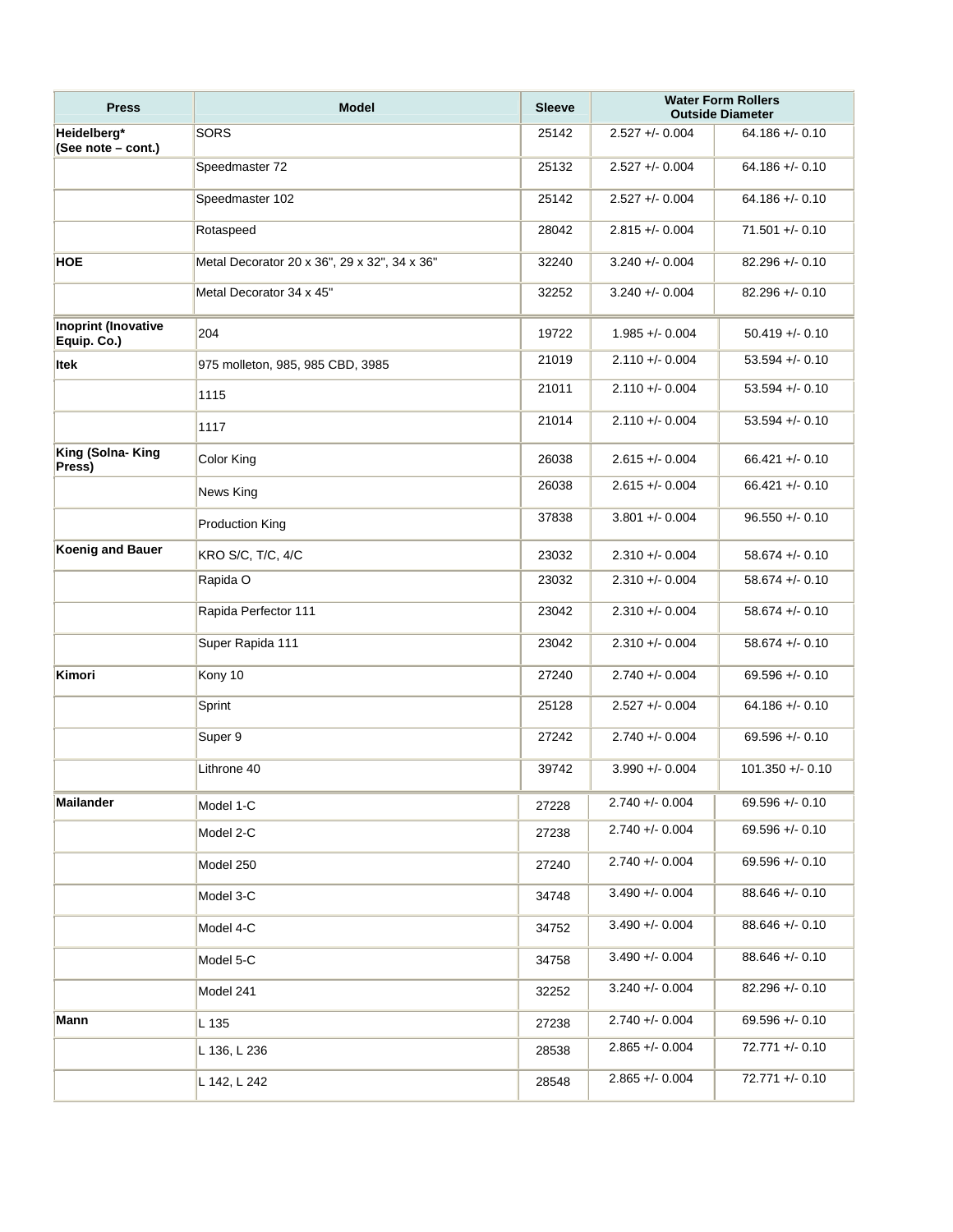| <b>Press</b> | <b>Model</b>                    | <b>Sleeve</b> |                   | <b>Water Form Rollers</b><br><b>Outside Diameter</b> |
|--------------|---------------------------------|---------------|-------------------|------------------------------------------------------|
| Mann (cont.) | L 148A, L 248A                  | 33552         | $3.365 + 0.004$   | $85.471 +/- 0.10$                                    |
|              | L 154C, L 254C                  | 33558         | $3.365 +/- 0.004$ | $85.471 +/- 0.10$                                    |
|              | L 159C, L 259C                  | 33562         | $3.365 + - 0.004$ | $85.471 +/- 0.10$                                    |
|              | LP 53, LP 54 Perfector          | 33558         | $3.365 +/- 0.004$ | $85.471 +/- 0.10$                                    |
| Marinoni     | 42 x 59" Perfector - upper      | 33562         | $3.365 + 0.004$   | $85.471 +/- 0.10$                                    |
|              | 42 x 59" Perfector - lower      | 41362         | $4.149 + - 0.004$ | $105.385 + - 0.10$                                   |
|              | ML <sub>3</sub>                 | 21036         | $2.110 +/- 0.004$ | $53.594 +/- 0.10$                                    |
|              | ML <sub>4</sub>                 | 21038         | $2.110 + 0.004$   | $53.594 +/- 0.10$                                    |
|              | ML <sub>5</sub>                 | 25142         | $2.527 + - 0.004$ | $64.186 + / - 0.10$                                  |
|              | ML <sub>6</sub>                 | 25148         | $2.527 + 0.004$   | $64.186 + / - 0.10$                                  |
|              | ML 7, ML 9 lower                | 33552         | $3.365 + 0.004$   | $85.471 +/- 0.10$                                    |
|              | ML 7, ML 9 upper                | 41352         | $4.149 + - 0.004$ | $105.385 + / - 0.10$                                 |
|              | ML 10 lower                     | 33566         | $3.365 +/- 0.004$ | $85.471 +/- 0.10$                                    |
|              | ML 10 upper                     | 41366         | $4.149 + - 0.004$ | $105.385 + / - 0.10$                                 |
| Mergenthaler | Invicta 38, 400                 | 29740         | $2.990 + 0.004$   | 75.946+/-0.10                                        |
|              | Media Master 27, 30             | 29736         | $2.990 + 0.004$   | 75.946+/- 0.10                                       |
|              | Media Master 36                 | 29738         | $2.990 + 0.004$   | 75.946+/- 0.10                                       |
|              | Newsmaster                      | 34738         | $3.490 + - 0.004$ | $88.646 + / - 0.10$                                  |
|              | Pacer 36                        | 27238         | $2.740 + - 0.004$ | 69.596+/-0.10                                        |
|              | 400-38                          | 29740         | $2.990 +/- 0.004$ | 75.946+/- 0.10                                       |
|              | 500-40                          | 29742         | $2.990 + 0.004$   | 75.946+/-0.10                                        |
|              | 600-50                          | 33552         | $3.365 + - 0.004$ | 85.471+/- 0.10                                       |
|              | 600-56                          | 33558         | $3.365 + 0.004$   | $85.471 +/- 0.10$                                    |
|              | 600-63                          | 33566         | $3.365 + - 0.004$ | $85.471 +/- 0.10$                                    |
| Miehle       | Favorite                        | 25128         | $2.527 + - 0.004$ | $64.186 + / - 0.10$                                  |
|              | 25 s/c, 25 2/c (below2919)      | 25132         | $2.527 + - 0.004$ | 64.186+/-0.10                                        |
|              | 25 2/c (2919 and up)            | 27232         | $2.740 + - 0.004$ | 69.596+/- 0.10                                       |
|              | 28, 29 2/c, 29 2/c (below 2924) | 25132         | $2.527 + - 0.004$ | $64.186 +/- 0.10$                                    |
|              | 29 2/c (2924 and up)            | 27232         | $2.740 + - 0.004$ | 69.596+/-0.10                                        |
|              | 36                              | 25138         | $2.527 + - 0.004$ | $64.186 +/- 0.10$                                    |
|              | 38 s/c (below 2422)             | 25140         | $2.527 + - 0.004$ | 64.186+/-0.10                                        |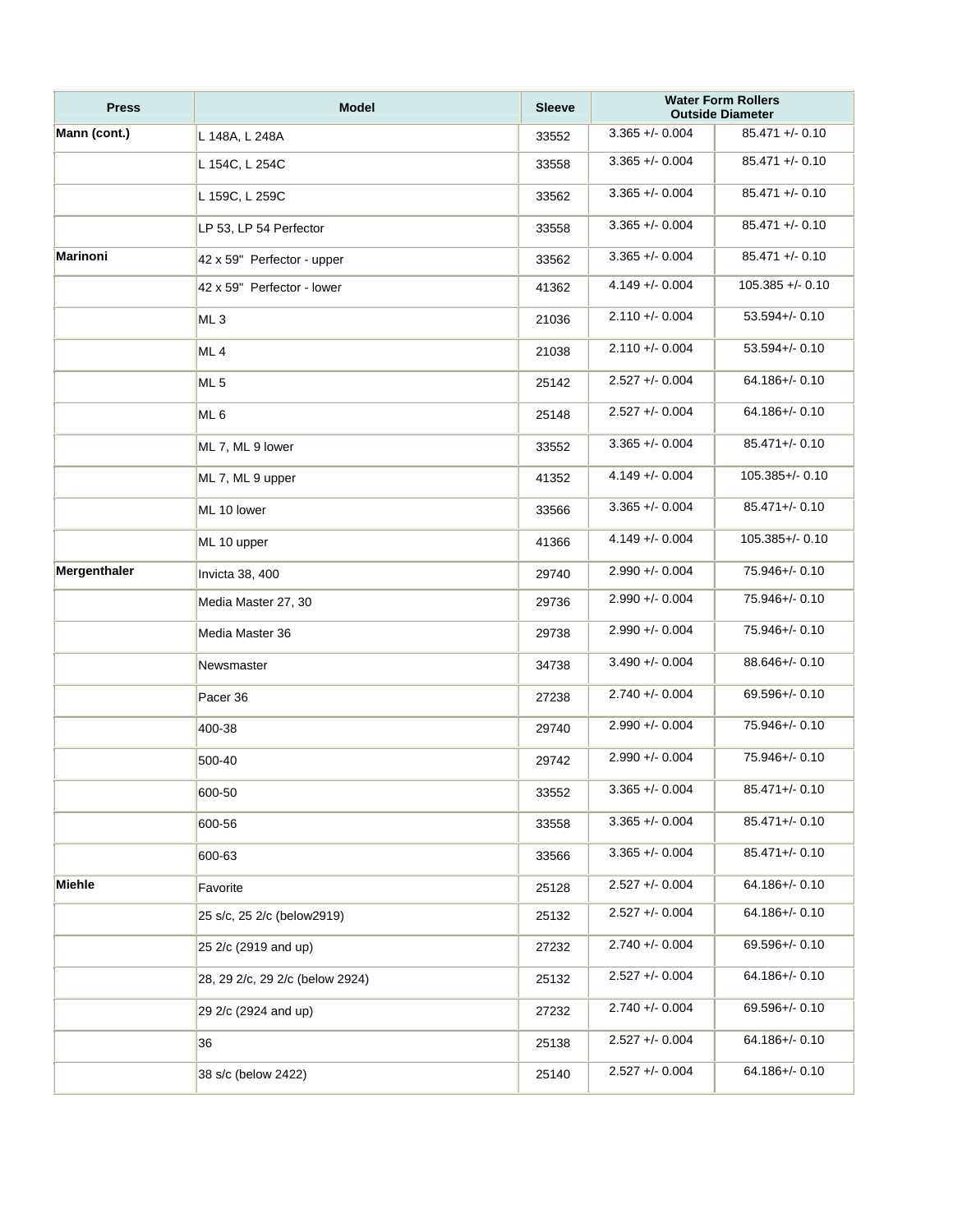| <b>Press</b>              | <b>Model</b>                               | <b>Sleeve</b> |                    | <b>Water Form Rollers</b><br><b>Outside Diameter</b> |
|---------------------------|--------------------------------------------|---------------|--------------------|------------------------------------------------------|
| Miehle (cont.)            | 38 s/c (2913 and up)                       | 27240         | $2.740 + - 0.004$  | 69.596+/- 0.10                                       |
|                           | 38 2/c (below 2657, except 2631 thru 2640) | 25140         | $2.527 + - 0.004$  | 64.186+/-0.10                                        |
|                           | 38 2/c (2929 and up and 2631 thru 2640)    | 27240         | $2.740 + - 0.004$  | 69.596+/- 0.10                                       |
|                           | 39 4/c                                     | 27240         | $2.740 + - 0.004$  | 69.596+/- 0.10                                       |
|                           | 41 s/c (below 790)                         | 33548         | $3.365 + - 0.004$  | $85.471 +/- 0.10$                                    |
|                           | 41 s/c (943 and up)                        | 34748         | $3.490 + (-0.004)$ | $88.646 + / - 0.10$                                  |
|                           | 41 2/c (below 798)                         | 33548         | $3.365 + - 0.004$  | $85.471 +/- 0.10$                                    |
|                           | 41 2/c (946 and up)                        | 34748         | $3.490 + - 0.004$  | 88.646+/- 0.10                                       |
|                           | 41 s/c, 2/c, 4/c                           | 34752         | $3.490 + - 0.004$  | $88.646 + / - 0.10$                                  |
|                           | 54 s/c, 2/c                                | 39758         | $3.990 + - 0.004$  | $101.350 + / - 0.10$                                 |
|                           | 54 4/c, 57                                 | 34758         | $3.490 + - 0.004$  | $88.646 + / - 0.10$                                  |
|                           | 61                                         | 34762         | $3.490 + - 0.004$  | 88.646+/- 0.10                                       |
|                           | 361 (web)                                  | 29738         | $2.990 + 0.004$    | 75.946+/- 0.10                                       |
|                           | 381, 383 (web)                             | 29740         | $2.990 + - 0.004$  | 75.946+/- 0.10                                       |
|                           | 76 x 77 inches                             | 34778         | $3.490 + - 0.004$  | 88.646+/-0.10                                        |
| <b>Miller</b>             | $W-22$                                     | 24728         | $2.485 + 0.004$    | $63.119 + / - 0.10$                                  |
|                           | Ebco 22 x 34 inches                        | 24738         | $2.485 + - 0.004$  | $63.119 + / - 0.10$                                  |
|                           | TP - 29, TP - 32, TPJ, SJ                  | 24738         | $2.485 + - 0.004$  | $63.119 + / - 0.10$                                  |
|                           | TP - 38                                    | 24740         | $2.485 + - 0.004$  | $63.119 + / - 0.10$                                  |
|                           | TP - 41S                                   | 31342         | $3.145 + (-0.004)$ | 79.883+/- 0.10                                       |
|                           | TP - 54                                    | 37858         | $3.801 +/- 0.004$  | $96.546 + / - 0.10$                                  |
|                           | <b>MAN III</b>                             | 29740         | $2.990 +/- 0.004$  | 75.946+/- 0.10                                       |
|                           | <b>MAN IV</b>                              | 34748         | $3.490 + - 0.004$  | $88.646 + / - 0.10$                                  |
|                           | MAN IV-S                                   | 39148         | $3.925 + - 0.004$  | $99.695 + / - 0.10$                                  |
|                           | MAN V                                      | 34752         | $3.490 + - 0.004$  | $88.646 + / - 0.10$                                  |
|                           | MAN V-S                                    | 39152         | $3.925 + - 0.004$  | $99.695 + / - 0.10$                                  |
|                           | <b>MAN VI</b>                              | 34758         | $3.490 + - 0.004$  | 88.646+/- 0.10                                       |
|                           | MAN VI-S                                   | 39158         | $3.925 + - 0.004$  | $99.695 + / - 0.10$                                  |
|                           | MAN VII-S                                  | 39162         | $3.925 + - 0.004$  | $99.695 + / - 0.10$                                  |
| Mitsubishi*<br>(See note) |                                            |               |                    |                                                      |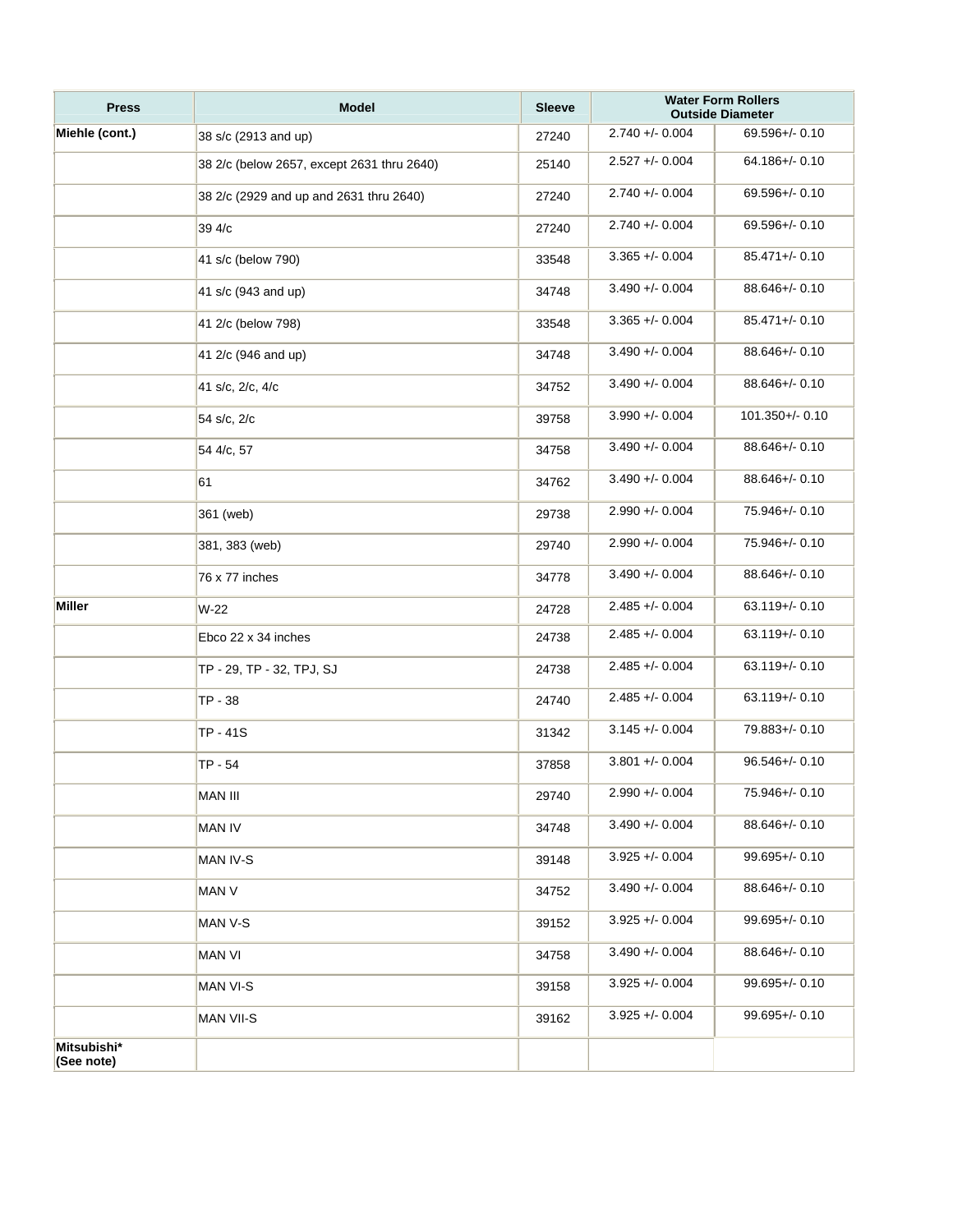| <b>Press</b>                           | <b>Model</b>                    | <b>Sleeve</b> |                   | <b>Water Form Rollers</b><br><b>Outside Diameter</b> |
|----------------------------------------|---------------------------------|---------------|-------------------|------------------------------------------------------|
| Offset<br>(Shinohara)<br>formerly Fuji | 50, 52                          | 20522         | $2.065 + - 0.004$ | $52.451 + (-0.10)$                                   |
|                                        | 58                              | 19728         | $1.985 + 0.004$   | $50.419 + - 0.10$                                    |
|                                        | 58 (new)                        | 20528         | $2.065 + - 0.004$ | $52.451 + (-0.10)$                                   |
|                                        | 65, 65 TP                       | 23032         | $2.310 + 0.004$   | $58.674 + - 0.10$                                    |
| Rotaprint                              | R 30                            | 18522         | $1.860 + 0.004$   | $47.244 + - 0.10$                                    |
| Ryobi                                  | 510 - 1st water form roller     | 18520         | $1.860 + 0.004$   | $47.244 + - 0.10$                                    |
|                                        | 510 - 2nd water form roller     | 17222         | $1.735 + 0.004$   | $44.069 + - 0.10$                                    |
|                                        | 512 - 1st water form roller     | 18520         | $1.860 +/- 0.004$ | $47.244 + (-0.10)$                                   |
|                                        | 512 - 2nd water form roller     | 17222         | $1.735 + 0.004$   | $44.069 + - 0.10$                                    |
|                                        | 430                             | 21019         | $2.110 + 0.004$   | $53.594 + - 0.10$                                    |
|                                        | 520, 522, 524                   | 18524         | $1.860 +/- 0.004$ | $47.244 + (-0.10)$                                   |
|                                        | 480                             | 21022         | $2.110 + 0.004$   | $53.594 + - 0.10$                                    |
|                                        | 640, 640K                       | 22228         | $2.235 + 0.004$   | $56.769 + - 0.10$                                    |
|                                        | 480K                            | 17222         | $1.735 + 0.004$   | $44.069 + - 0.10$                                    |
|                                        | 500N                            | 21022         | $2.110 + 0.004$   | $53.594 + - 0.10$                                    |
|                                        | 3200 MCD, 3302                  | 21019         | $2.110 + 0.004$   | $53.594 + - 0.10$                                    |
| Sakurai                                | Oliver OL - 48, 52 (Oliver 6)   | 18522         | $1.860 + 0.004$   | $47.244 + - 0.10$                                    |
|                                        | Oliver OL - 58, 528 (Oliver 8)  | 19728         | $1.985 + 0.004$   | $50.419 + - 0.10$                                    |
|                                        | Oliver OL - 66                  | 25132         | $2.527 + - 0.004$ | $64.186 + - 0.10$                                    |
|                                        | Oliver OL - 72, 272 (Oliver 12) | 25132         | $2.527 + 0.004$   | $64.186 + (-0.10)$                                   |
|                                        | Oliver OL - 82, 282 (Oliver 16) | 25136         | $2.527 + 0.004$   | $64.186 + - 0.10$                                    |
| <b>Schriber</b>                        | Bantam                          | 19722         | $1.985 + 0.004$   | $50.419 + - 0.10$                                    |
|                                        | 27 inches                       | 22228         | $2.235 + 0.004$   | $56.769 + - 0.10$                                    |
| Solna                                  | C-96 Webs                       | 27242         | $2.740 + - 0.004$ | $69.596 +/- 0.10$                                    |
|                                        | Chief 24 (before 1800)          | 22228         | $2.235 + 0.004$   | $56.769 + - 0.10$                                    |
|                                        | Chief 24 (1800 and up)          | 23028         | $2.310 + - 0.004$ | $58.674 +/- 0.10$                                    |
|                                        | 125, 225, 425, p-125            | 22228         | $2.235 + 0.004$   | $56.769 + - 0.10$                                    |
|                                        | 126, 226                        | 22228         | $2.235 + 0.004$   | $56.769 + - 0.10$                                    |
|                                        | 130, 230                        | 27232         | $2.740 + 0.004$   | $69.596 + - 0.10$                                    |
|                                        | 129, 132, 232                   | 25136         | $2.527 + - 0.004$ | $64.186 + (-0.10)$                                   |
|                                        | 240                             | 25142         | $2.527 + - 0.004$ | $64.186 + (-0.10)$                                   |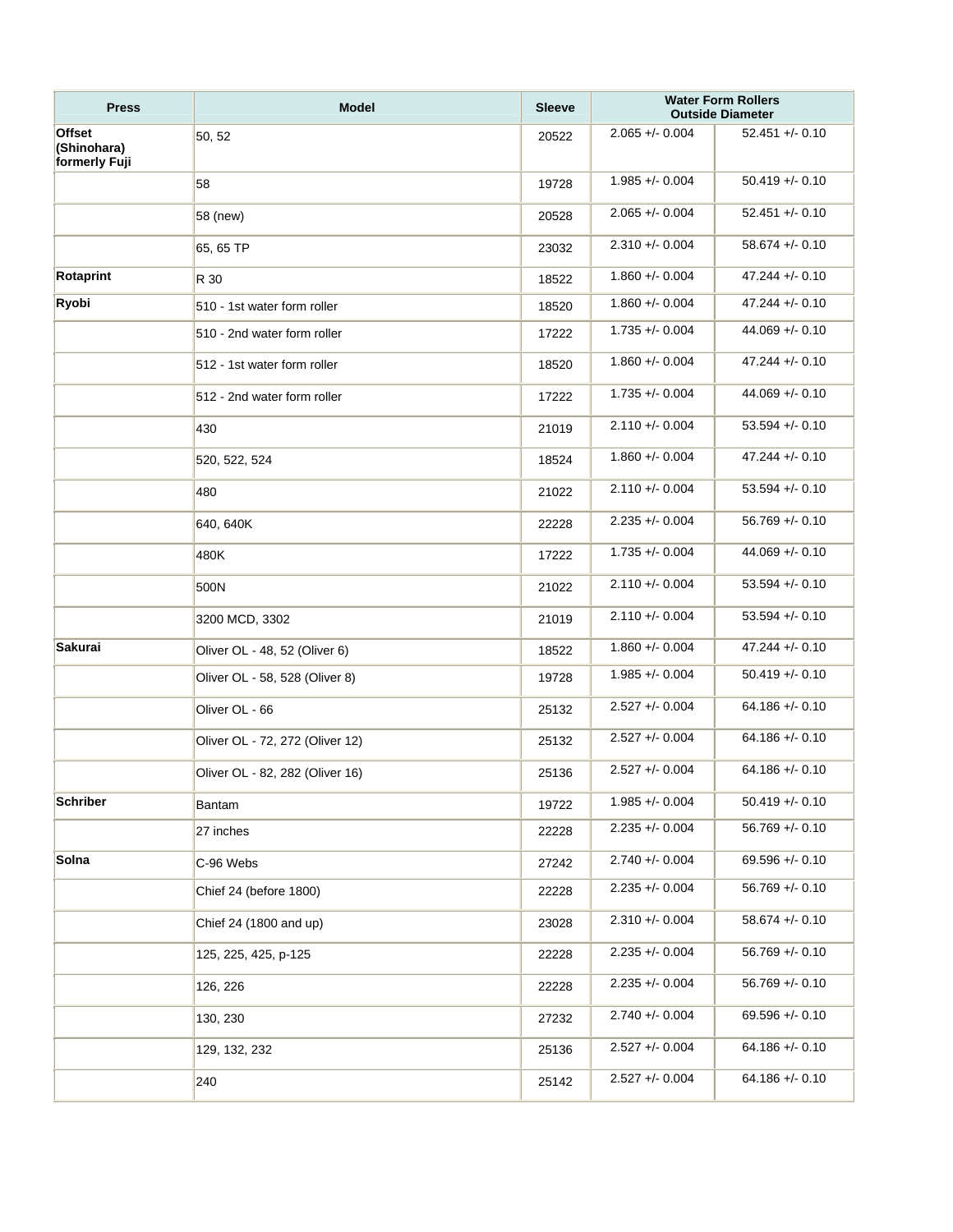| <b>Press</b>           | <b>Model</b>                                                        | <b>Sleeve</b> |                    | <b>Water Form Rollers</b><br><b>Outside Diameter</b> |
|------------------------|---------------------------------------------------------------------|---------------|--------------------|------------------------------------------------------|
| Solna (cont.)          | 64 series                                                           | 22228         | $2.235 + 0.004$    | $56.769 + - 0.10$                                    |
|                        | 154                                                                 | 19722         | $1.985 + 0.004$    | $50.419 + - 0.10$                                    |
| <b>Thatcher</b>        | <b>TP 36</b>                                                        | 27238         | $2.740 + - 0.004$  | $69.596 + - 0.10$                                    |
| Toshiba*<br>(See note) |                                                                     |               |                    |                                                      |
| Townsend               | T-51 units for AM 1250, Chief 15, & AB Dick 350 (before<br>1974)    | 21011         | $2.110 + 0.004$    | $53.594 + - 0.10$                                    |
|                        | T-51 units for AM 1250, Chief 15, & AB Dick 350 (1974<br>and newer) | 21014         | $2.110 + 0.004$    | $53.594 + - 0.10$                                    |
|                        | T-51 units for AM 1250W, Chief 17, &<br>AB Dick 350                 | 21014         | $2.110 + - 0.004$  | $53.594 + - 0.10$                                    |
|                        | T-51 1250, W & LW, T51-1250 Old                                     | 21014         | $2.110 + - 0.004$  | $53.594 + - 0.10$                                    |
|                        | T-51 1360, T51-1650, T-51, 350, T-51 360 Old                        | 21014         | $2.110 + 0.004$    | $53.594 + - 0.10$                                    |
|                        | T-51 units for Ryobi 3200 MCD                                       | 21014         | $2.110 + - 0.004$  | $53.594 + - 0.10$                                    |
|                        | T-51 380, T-51 385                                                  | 21024         | $2.110 + - 0.004$  | $53.594 + - 0.10$                                    |
| Vandercook             | RO 4-29                                                             | 19732         | $1.985 + 0.004$    | $50.419 + - 0.10$                                    |
| <b>Web Press</b>       | Web Leader                                                          | 28538         | $2.865 + - 0.004$  | $72.771 + - 0.10$                                    |
| Webendorfer            | M, MA, MAC                                                          | 22224         | $2.235 + 0.004$    | $56.769 + - 0.10$                                    |
|                        | S                                                                   | 22232         | $2.235 + 0.004$    | $56.769 + - 0.10$                                    |
| Western Gear           | $P-26$                                                              | 24728         | $2.485 + - 0.004$  | $63.119 + - 0.10$                                    |
|                        | Speedflex 1713                                                      | 19714         | $1.985 + 0.004$    | $50.419 + - 0.10$                                    |
|                        | Speedflex 1719 and Dart                                             | 22224         | $2.235 + 0.004$    | $56.769 + - 0.10$                                    |
|                        | Speedflex 27                                                        | 19728         | $1.985 + 0.004$    | $50.419 + - 0.10$                                    |
|                        | Hendry 45-1/2 x 37-1/2 inches                                       | 30338         | $3.051 + - 0.004$  | $77.496 + - 0.10$                                    |
| Wood-Hoe               | Uniman                                                              | 36040         | $3.615 + (-0.004)$ | $91.821 + - 0.10$                                    |
| Zenith                 |                                                                     | 34778         | $3.490 + - 0.004$  | $88.646 + - 0.10$                                    |
|                        | Jobber 22                                                           | 19724         | $1.985 + - 0.004$  | $50.419 + - 0.10$                                    |
|                        | 23                                                                  | 18524         | $1.860 + - 0.004$  | $47.244 + (-0.10)$                                   |
|                        | 25                                                                  | 21028         | $2.110 + - 0.004$  | $53.594 +/- 0.10$                                    |
|                        | 29                                                                  | 27232         | $2.740 + - 0.004$  | $69.596 + - 0.10$                                    |
|                        | 301, 302, 304                                                       | 24732         | $2.485 + - 0.004$  | $63.119 + - 0.10$                                    |
|                        | Zephyr 26, 300, 420, RZ-90                                          | 27228         | $2.740 + - 0.004$  | $69.596 + - 0.10$                                    |
|                        | 14 x 20 inches (above 10700)                                        | 19722         | $1.985 + - 0.004$  | $50.419 + - 0.10$                                    |
|                        | Romayer 5133                                                        | 19722         | $1.985 + - 0.004$  | $50.419 + - 0.10$                                    |